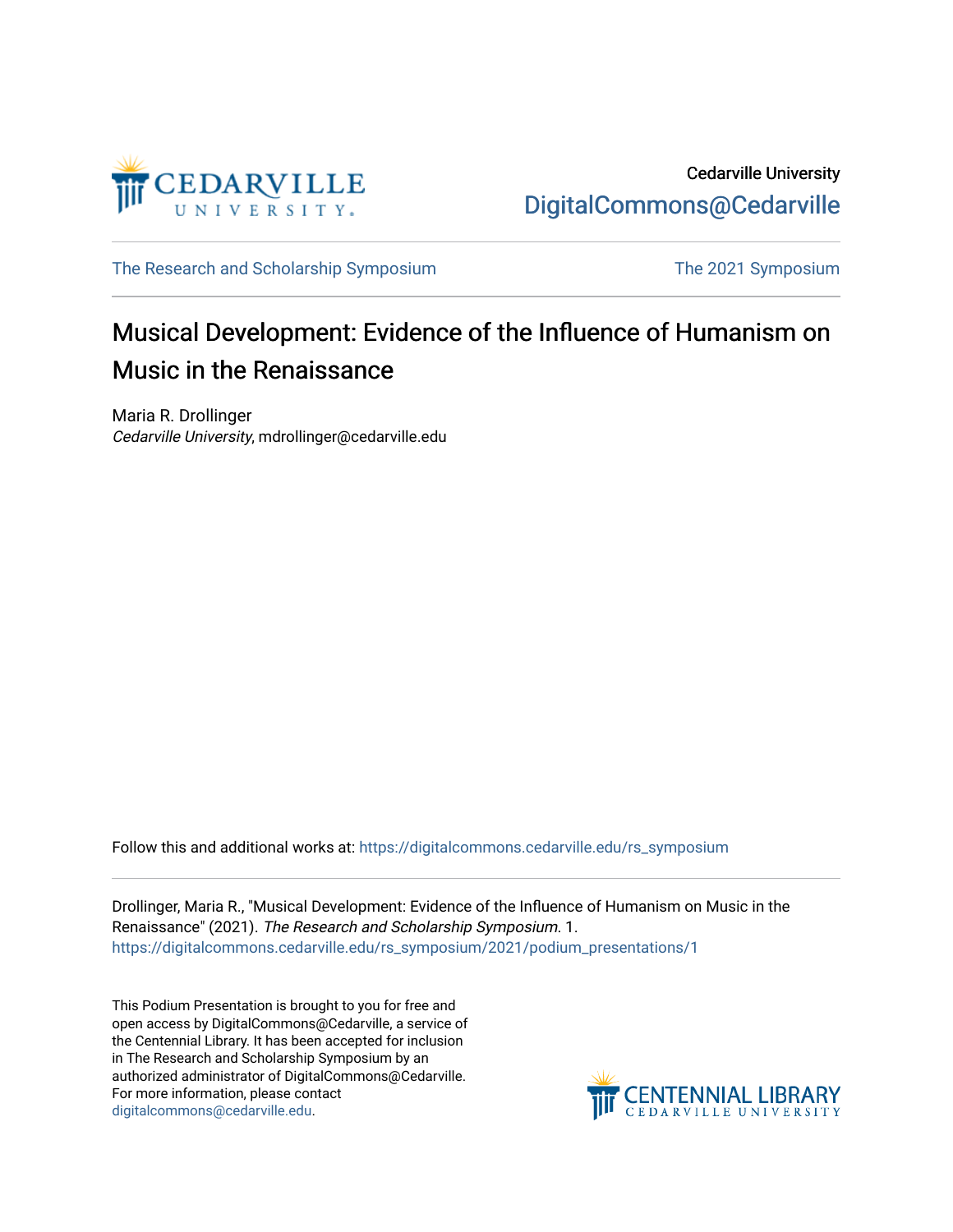**Musical Development:**

**Evidence of the Influence of Humanism on Music of the Renaissance**

Maria Drollinger

Music History I

November 24, 2020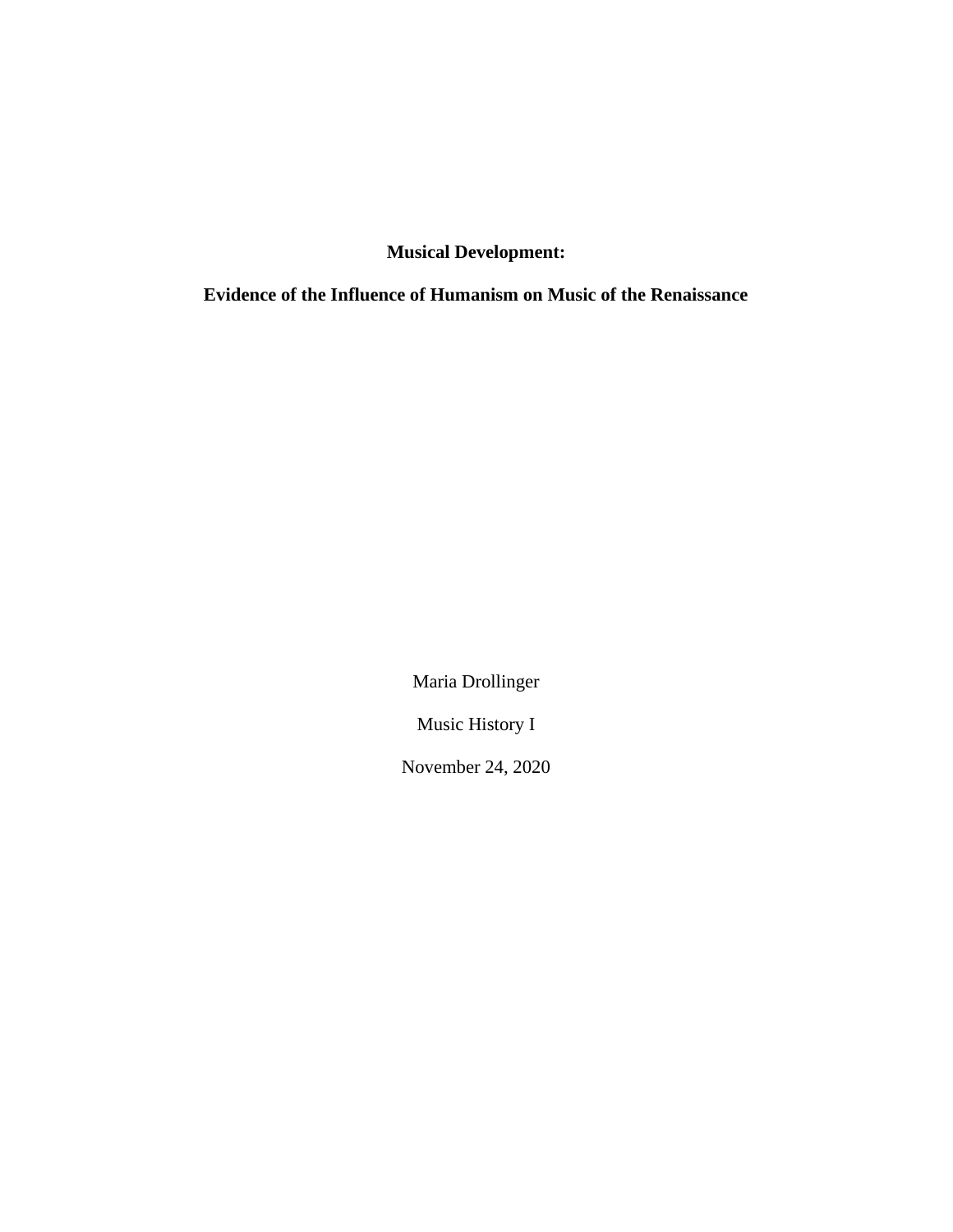Music development has been influenced by the philosophies and religions of different cultures and the individuals involved in writing and performing music since the beginning of time. An example of this can be found in the development of music during the Renaissance which bears recognizable traces of the philosophy that emerged during that time. This philosophy, humanism, is the result of the combination of old ideas from Ancient times and new interpretations that greatly influenced the musical ideals and values that rose to the surface during that era. The purpose of this paper is to give the values of the music during the Renaissance and the values of humanism in order to compare and trace how the one influenced the other.

The relationship between humanism and music must begin with an understanding of the development of that philosophy over time. Humanism as define by the Oxford English dictionary is "a Renaissance cultural movement which turned away from medieval scholasticism and revived interest in ancient Greek and Roman thought."<sup>1</sup> This philosophy had a deep influence on all the products and creations of that time period. *A History of Western Music* explains a key element of humanism, "At the core of Renaissance Humanism was using the study of classical texts to alter contemporary thinking, breaking with the medieval mindset and creating something new."<sup>2</sup>

From these sources it can be determined that understanding the values of humanism requires an understanding of the historical development beginning with the Ancient Greek and Roman philosophers as well as a comparison with the philosophy of scholasticism.

<sup>1.</sup> Oxford English Dictionary, 2<sup>nd</sup> ed. (Oxford: Oxford University Press, 2006).

<sup>2.</sup> Robert Wilde, "A Guide to Renaissance Humanism" *ThoughtCo,* (February 2020) accessed November 20, 2020. [https://www.thoughtco.com/renaissance-humanism-p2-1221781.](https://www.thoughtco.com/renaissance-humanism-p2-1221781)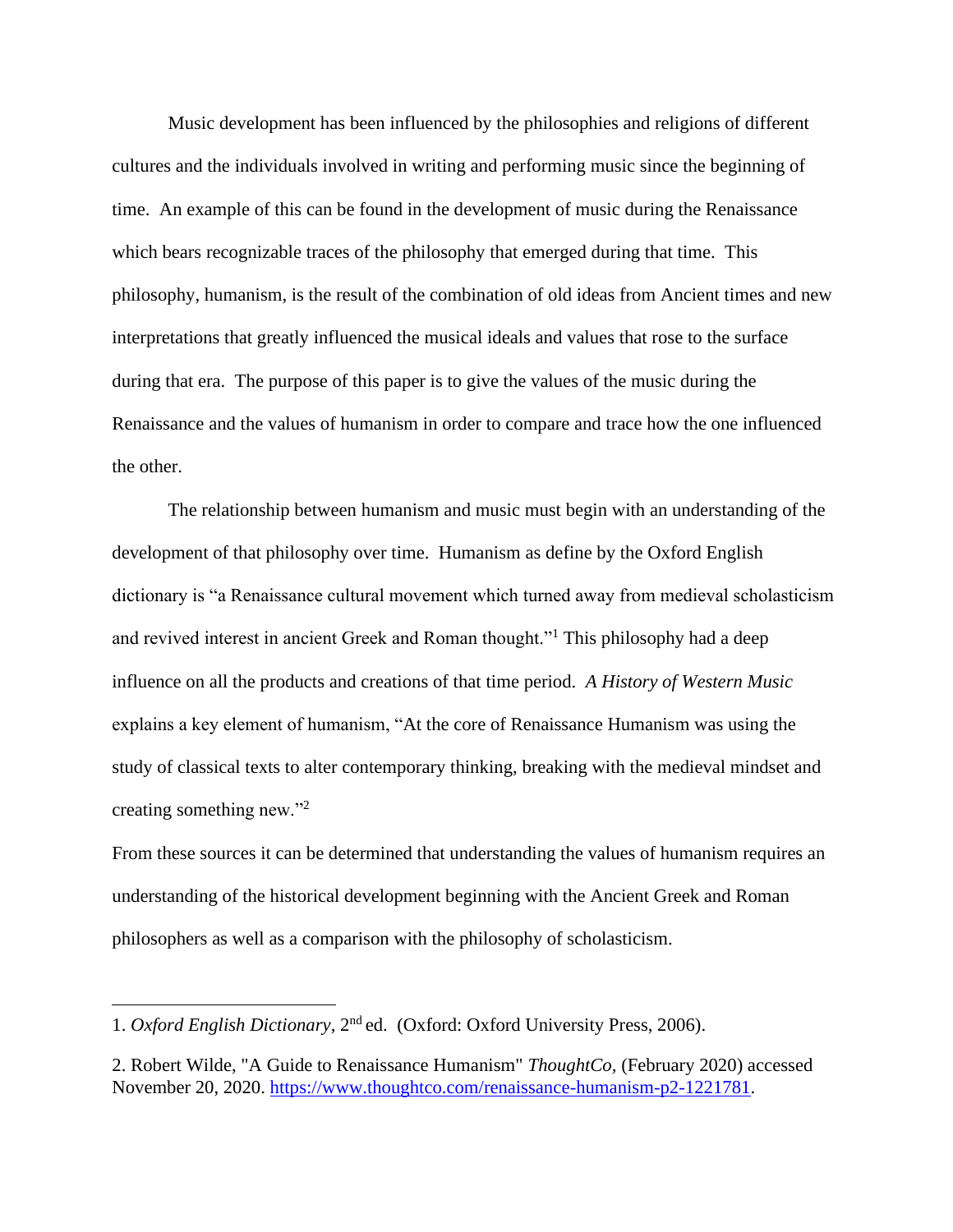Ancient Greek and Roman philosophers are the foundation for many aspects of musical composition, theory, and musical purpose that are assumed about music in the present age just as it was in the time of the Renaissance. One example is the understanding that mathematics is a vital part of creating music. Pythagoras, an Ancient Greek philosopher, is accredited with the discovery of the relationship between pitches and mathematical proportions. This is the foundation for the development of the modes and eventually the present-day scales. Due to the involvement of mathematics with music, it was regarded as an essential part of educating men to their full potential. The purpose of music was greatly debated among the philosophers of the time. A common belief was that music was meant for reasoning rather than performing, therefore a true musician was one who understood the rationale and logic behind a composition even if he did not understand how to perform the piece in question. There was also a strong belief in the power of music, that music could influence emotion and that emotions are the foundations of actions. Therefore, music was believed to have the power to affect the manner in which a person conducted themselves. For this reason, there was much discussion on what music was appropriate for people based on their personality and character traits.

Another aspect of Greek and Roman culture that is of interest is the fascination with humanity and the human form. There was much idolatry of man as the perfect being and a constant motivation to pursue being the full, perfect man who was characterized by being well educated and well balanced in character, action, and thought. Music was part of the process of becoming this perfect version of mankind. Artwork and literature reflected this obsession with the physical form of man which influenced later artists such as Leonardo da Vinci and Michelangelo. A phrase that gives a wonderful summation of the core of the Greek and Roman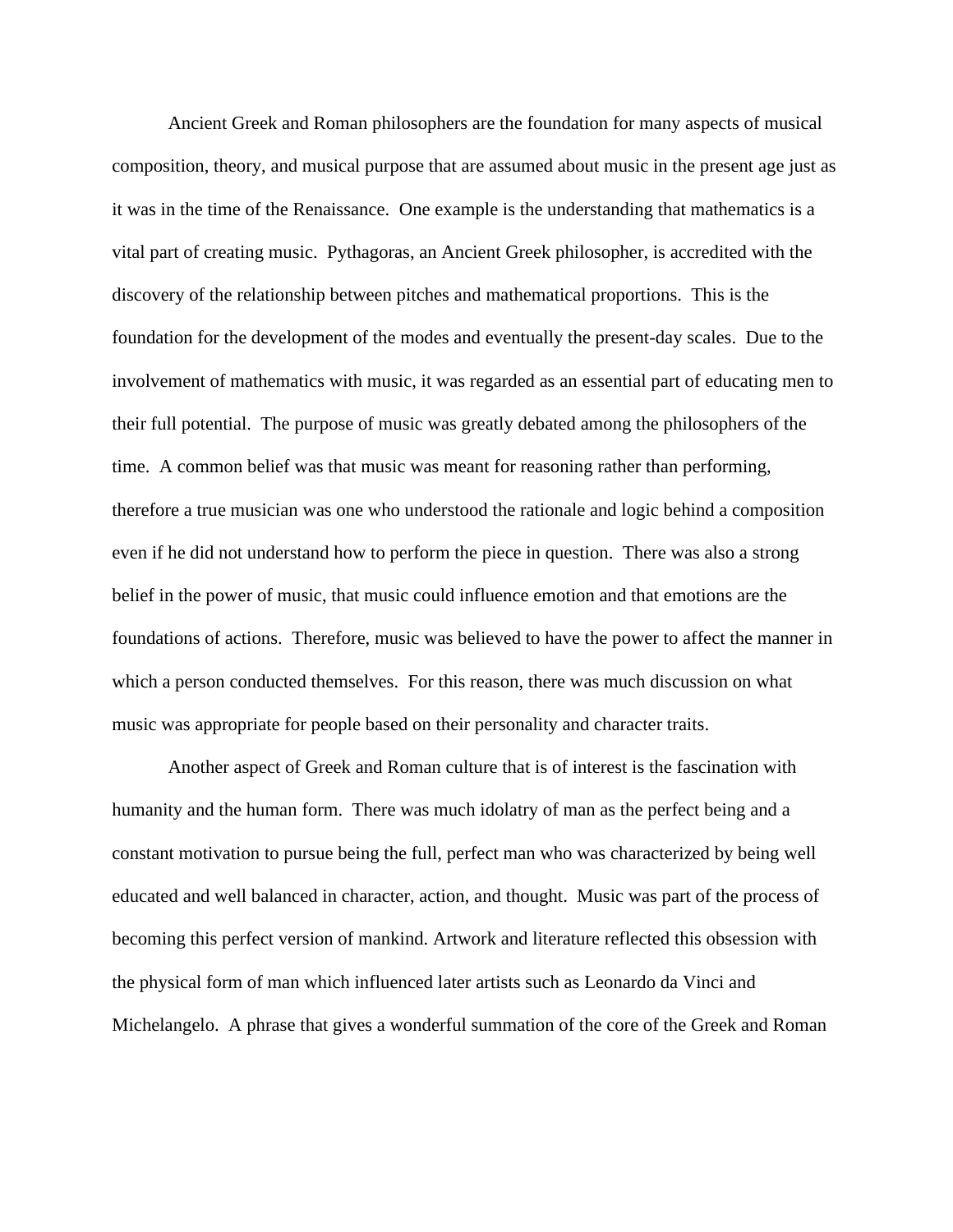cultural belief is that "man is the measure of all things,"<sup>3</sup> a philosophy accredited to Protagoras. Everything was based on that statement: art, architecture, literature, politics, religion, music, etc. Examples of this would be the Pantheon, writings of Plato and Aristotle, and the statue *Doryphoros.* These things were of value only if they were able to show the exactness of the ideal man or if they were able to influence men to become more like the idolized version they all strived to become. Music was judged in the same manner, gathering value in ancient men's eyes by its ability to influence man to become his full potential or losing its value by causing the listener to become unbalanced and inferior in personality.

As time progressed, the ancient documents were lost or no longer accessible, resulting in the philosophies and thoughts of the ancient times becoming obscured. This culminated in scholasticism. Scholasticism was a philosophy greatly based on, not the original documentation of the Ancient texts, but rather on the authority of philosophers who wrote about their own interpretation of those Ancient manuscripts and philosophies. Oxford English dictionary defines scholasticism as "The system of theology and philosophy taught in medieval European universities, based on Aristotelian logic and the writings of the early Church Fathers and having a strong emphasis on tradition and dogma."<sup>4</sup> Another resource defined scholasticism as a "method of study, based on logic and dialectic."<sup>5</sup> It was a study that involved the debating of ideas and a strong reliance on logical reasoning. Therefore, much of the music composed during

<sup>3.</sup> Stephen Law, *Humanism: A Very Short Introduction,* (New York: Oxford University Press, Inc., 2011), 10.

<sup>4.</sup> *Oxford English Dictionary*

<sup>5.</sup> Donald Kagan, Steven Ozment, and Frank M. Turner, *The Western Heritage*, 6<sup>th</sup> ed.(New Jersey: Prentice-Hall Simon & Schuster/A Viacom Company Upper Saddle River, 1998), 290.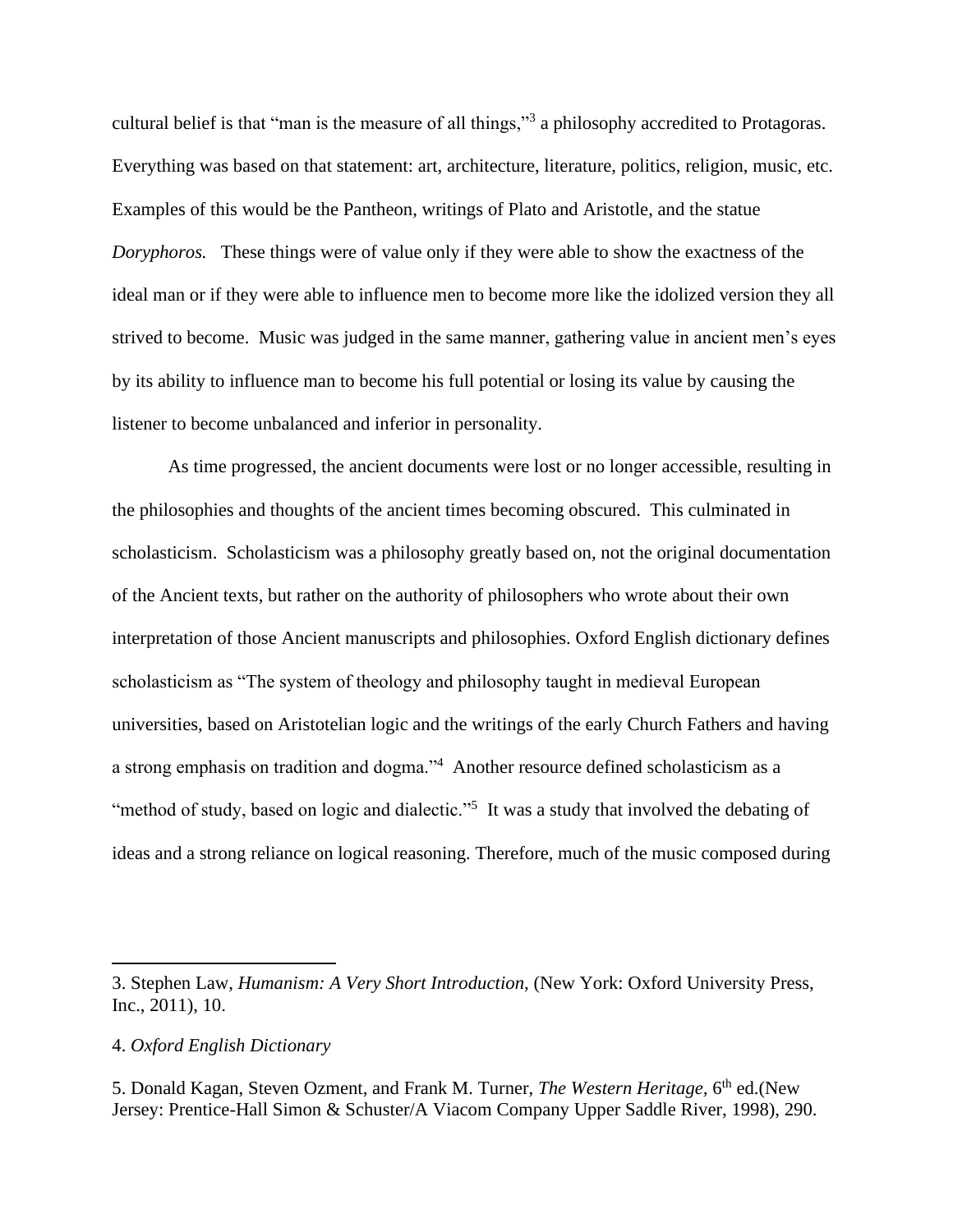this time strictly followed the traditions and rules set in place without trying to gather where these rules came from or what the original intent was of those traditions.

Petrarch, an Italian poet attributed with the title "father of humanism" by many sources, grew up under this philosophy of teaching however, he grew critical of the influence of scholasticism and its credibility. In fact, Petrarch's independent research led him to reject scholasticism as being a result of the "narrow-mindedness of the schoolmen."<sup>6</sup> Due to his desire to understand and learn more from the ancient cultures, Petrarch greatly directed the development of Italian poetry as well as the development of humanism. His research laid the foundation for humanism by gathering the old documentation and evaluating the original ideas of ancient authorities such as Plato, Cicero, Socrates, Plautus, Lucretius, and Quintilian. This research led to the return of many of the philosophies of those ancient times as their credibility was validated. A source explained, "it was mainly during this period that music changed its orientation from the divine to the human."<sup>7</sup> To this point there had been a great deal of emphasis on the divine in music and art, with little to no acknowledgement of the real and the human. However, as they returned to the study of the human mind, body, and soul, so also was there a return to the emphasis on the human as seen in both art and music. In art there was a return to life-like reconstruction of the human body in masterpieces like Michelangelo's *David,* his *Pieta*, and the magnificently painted ceiling in the Sistine Chapel as well as Leonardo da Vinci's *Vitruvian Man*, his anatomical studies, and his *Battle of Anghiari.* These amazing creations demonstrate one of the key values of humanism.

<sup>6.</sup> Roderick Conway Morris, "Petrarch, the first humanist," *New York Times,* (May 29, 2004).

<sup>7.</sup> Gerald Abraham, *The New Oxford History of Music: Volume IV The Age of Humanism 1540- 1630,* (London: Oxford University Press, 1968), xxi.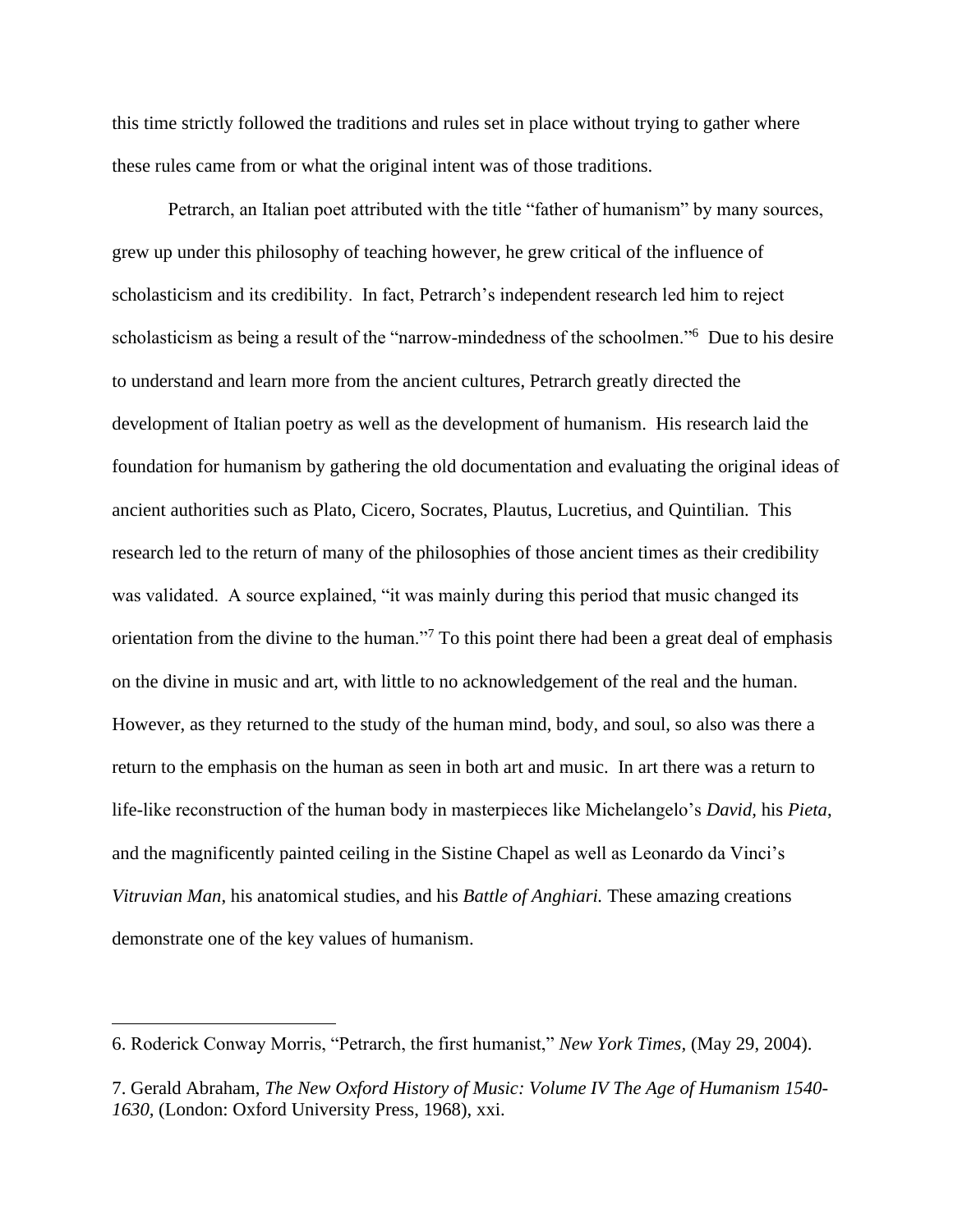Humanism centers on man being the center of all things, just as the Greek and Latin philosophers believed. There is also an emphasis placed on emotion and power of music to influence that emotion, which is also a result of the influential power of those ancient philosophers. However, here there are a few differences between the Greek view and that of the Renaissance. Music ability to influence emotion is understood, but it is not attributed with as much power as it was in the Greek and Roman cultures. Rather, it was important to use music in order to express those emotions as much as possible. There was also a change in the view of the musician. The humanists of the Renaissance did not think music was just for rational understanding, but rather they believed that there was value in the actual performing of the music. Interpretation of a piece was just as important as constructing the music in a rational manner. And compositions gained value through the excellence with which it could be performed and the creativity with which it could be written. This change in the desire for more musical expression is one of the most influential and important results of the philosophy of humanism.

This change in the focus and purpose of music is explained by a source as, "the high esteem which humanism felt for the word, the wide-ranging indifference towards the agreement of musical accent and accentuation in church Latin was replaced by declamation that observed the accent of the word."<sup>8</sup> This led to more exploration in music as ingenuity in conveying musical idea and emotion became the center of the musicians goal in performing and writing music. Repetition of certain themes with the use of imitation as well as constantly changing rhythmic patterns and variety in harmonic texture began to be a common part of the structure

<sup>8.</sup> Willem Elders, "Humanism and Early-Renaissance Music: A Study of the Ceremonial Music by Ciconia and Dufay," (Netherlands: Koninkljke Vereniging voor, 1997), 67, Accessed November 24, 2020. [https://www.jstor.org/stable/938834?seq=3#metadata\\_info\\_tab\\_contents.](https://www.jstor.org/stable/938834?seq=3#metadata_info_tab_contents)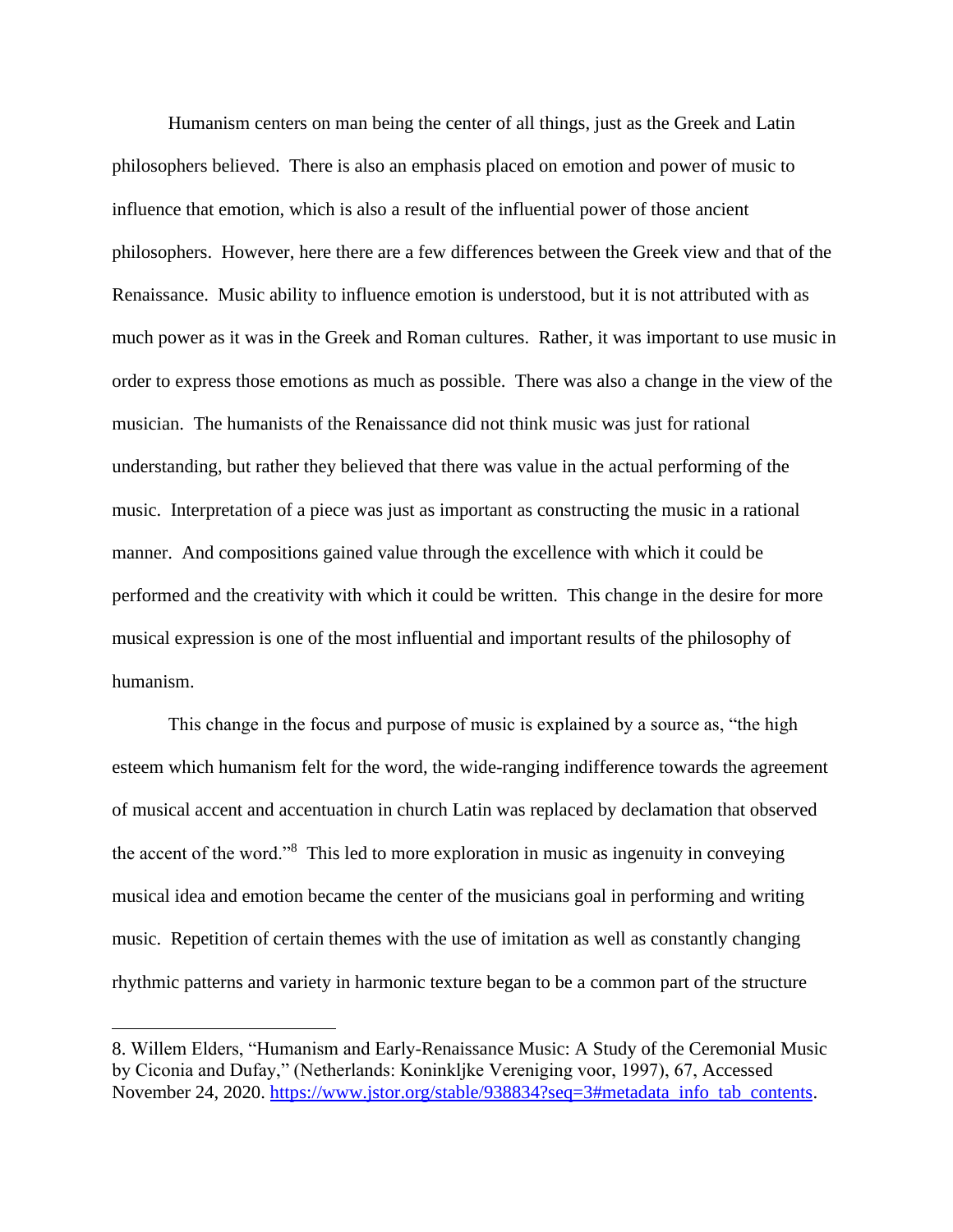resulting from more creative composition. Music also began to shift from modality to tonality as seen in masterpieces such as Josquin des Prez' chansons and frottoles, which had a large impact on the writing of future chansons due to Josquin's development of "simpler and more humble art designed to match the lucidity of the poetic tests."<sup>9</sup>

There are two different ways in which music can be used in order to express the text with more accuracy. One is text depiction, which focuses on the visual images created by the words which is mirrored through musical gestures. The second is text expression, the communication of mood and emotion created as the overall background of the text and then emphasized through the accompanying music. These different approaches to music are seen in the different genres that emerged during the Renaissance under the influence of composers such as Josquin, Clement Janequin, Adrian Willaert, and Claudio Monteverdi.

Clement Janequin, "who brought the chanson to its highest stage of development"<sup>10</sup>, was a French composer. His chanson *Au joly mois de may* is characterized by a sweet, graceful sound that is full of different rhythmic variations in order to convey the meaning of the text "this tendril is so sweet that it almost makes me lose my senses." He uses some chromaticism in order to convey how losing senses is a loss that is deeply felt while still maintaining the graceful, childlike beauty of the harmony and melody. He incorporated some of Josquin des Prez's methods of dividing the voices into pairs and using imitation to place further emphasis on the text.

The chanson was not the only genre of music that was used to convey meaning more effectively. There was also the very important and influential development of the madrigal,

<sup>9.</sup> Abraham, *The New Oxford History of Music*, 2.

<sup>10.</sup> Abraham, *The New Oxford History of Music,* 11.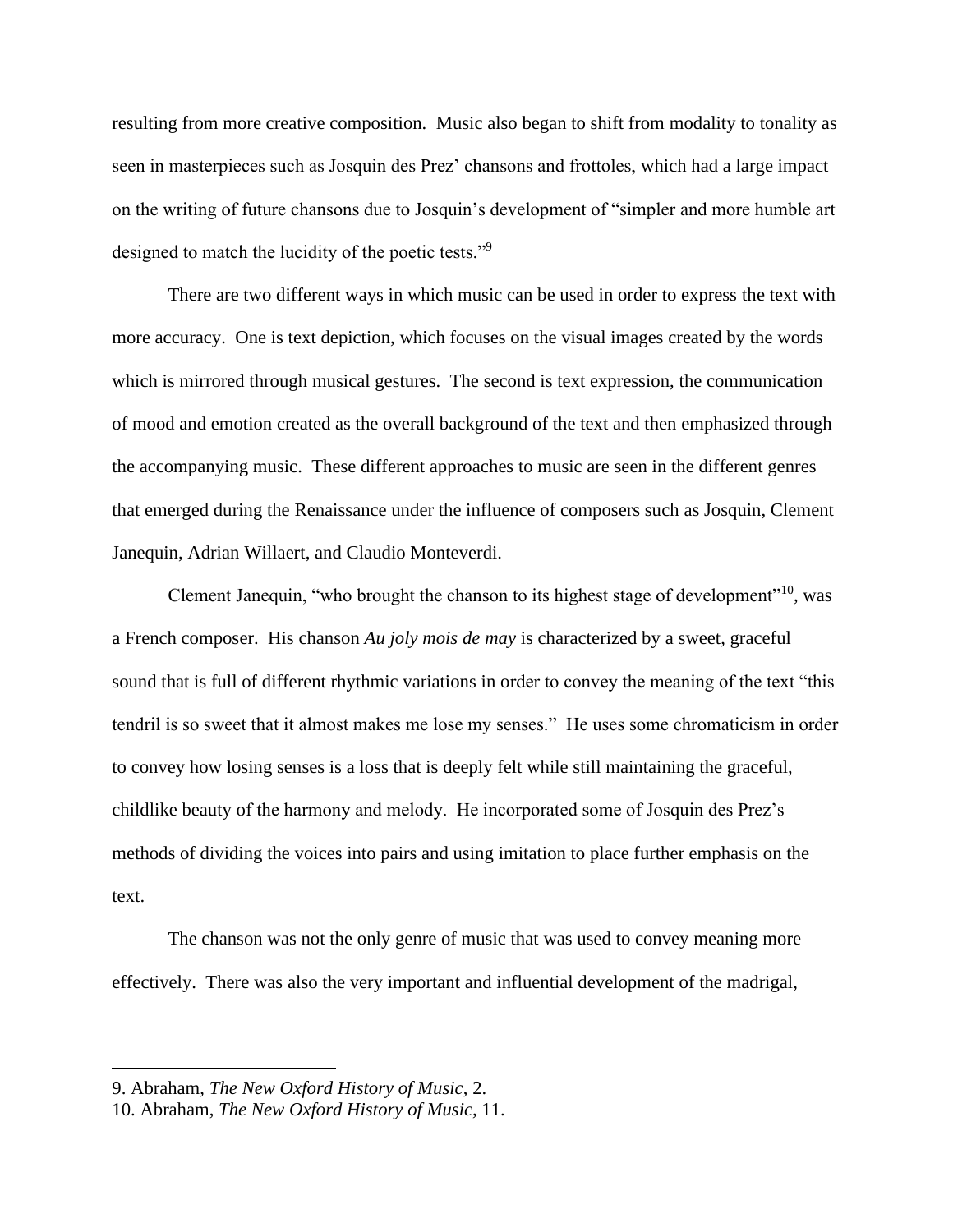which was instrumental in the creation of opera. The madrigal was an Italian genre of vocal music set to Italian poetry, which was greatly influenced by Petrarch as Renaissance musicians studied his sonnets and the ideas he expressed in his work. It was through-composed without any repetitions and was shaped after the meaning of the text using different combinations of homophony with an equal emphasis being placed on all the voices participating. Text expression was accomplished through different combinations in the texture, the rhythms, and the use of word painting. During that time, composers believed that bitterness was best expressed through major sixths and major thirds because they considered them to be harsh, while the used minor thirds and minor sixths to convey sadness, which were though sweet and soft.

Adrian Willaert, a Netherlandish composer, used much of Petrarch's poetry in his compositions. His approach to the madrigal tended to be more leisurely, being both more elaborate and more relaxed. Often, he would use pauses between phrases and words to give the words more expression. His use of pauses allowed for each voice to be heard individually at certain points and created a more open texture. One of his madrigals, *Amore mi fa morire* uses a great deal of chromaticism to communicate the emotion of the piece. This is used to create a beautiful heartfelt cry about love being a torment yet, love is still sought and even embraced despite the pain it causes. The piece is exquisitely composed with Willaert's normal emphasis on the usage of rests to draw out the melody and create a beautiful, gentle texture.

Humanism also led to a more isolated focus on the individual. It had been the habit of the culture for music to be considered most profitable for the listener and the participants if it was a solemn reflection on the glory of God. This was due to the prevalence of the church as an influential part of the cultural development in much of Europe during the Medieval time period. It was believed by most that music should be uniform with no one voice gaining more attention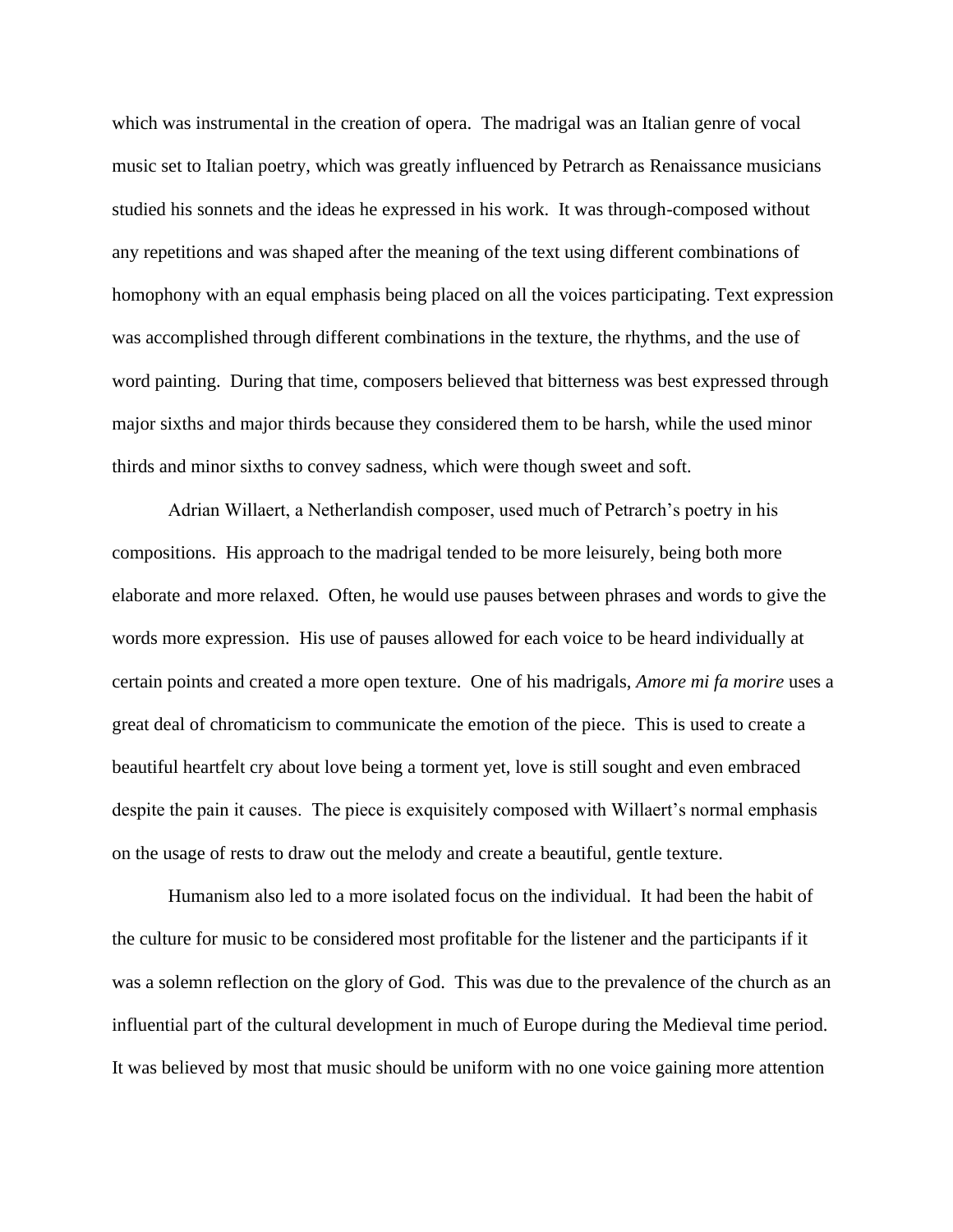than the others and that it was not appropriate for there to be any distraction from the sacred text. This is the reason that music in church was merely choral rather than instrumental. It is also the cause for the hesitancy to permit dissonance into the compositions presented in the service. As humanism rose, so did a change in submitting to this uniformity in polyphonic music. Harmonies began to branch out, incorporating more dissonance, rhythmic variety, melodic diversity using themes, as well as clearer structure in the form of the music.

The combined effort at creating music that was more expressive and that allowed the importance of the individual to rise is seen in the development of opera. Here the importance of the performer's interpretation and skill is seen, reflecting one of the newer aspects of humanistic values. Dramatization was used in creating a beautiful staged story using music to artfully craft an environment that increased the meaning and mood as the story was acted out on stage. Opera directly ties to Greek tragedy, which is believed by many scholars to be a story completely communicated by sung solos and choruses. Opera was the culmination of many elements of humanism resulting in the speechlike, dramatic recitatives and the harmonically rich arias and choruses. One resource stated that opera was the fulfillment of the 'Renaissance spirit."<sup>11</sup> The recitative was extremely effective at communicating the text clearly as the voice was free to move above the basso continuo. These were often meant to help develop more of the story through monologues and dialogues of the characters at climatic moments. The aria was used to express the emotions of the characters with fuller and more complex harmonic texture. These two different types of songs were effective in the story telling aspect of the music as they conveyed meaning with great depth either by the simplicity or the complexity of the musical contour and texture.

<sup>11.</sup> Abraham, *The New Oxford History of Music,* xxi.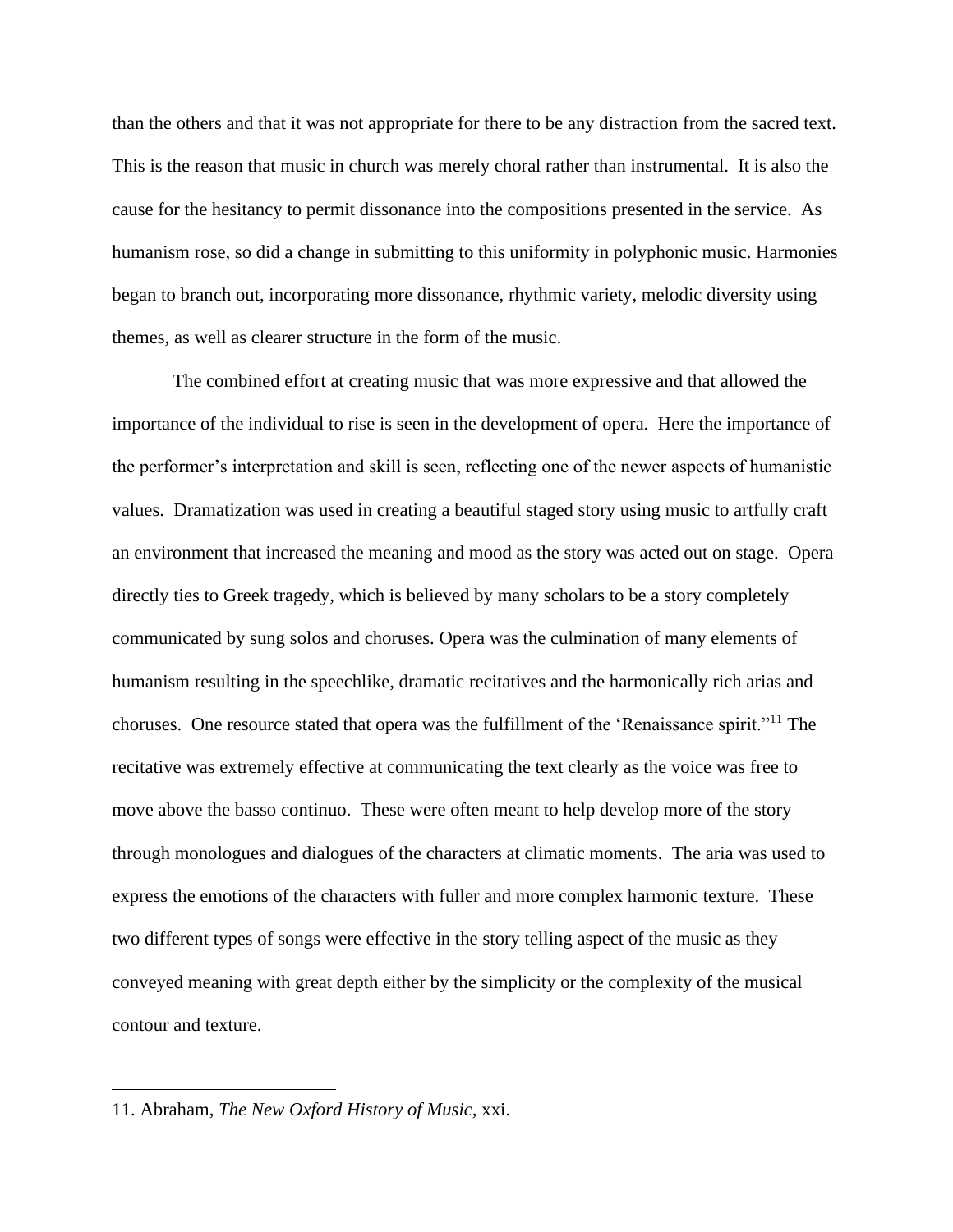One of the influential composers involved in the genre of opera was Claudio Monteverdi, an Italian composer from the mid  $15<sup>th</sup>$  century to the mid  $16<sup>th</sup>$  century. He composed multiple works, one of which was his successful opera *L'Arianna*. The only part of this opera that survived was the lament, *Lamento d'Arianna*. It is the sad cry of Arianna who is mourning the broken promise of marriage that Theseus had offered in return for her assistance and rebellion against her father. The words are emphasized by very little accompaniment, with freedom in the voice, and with the use of chromaticism in the melody. The downward leaps and little runs up when she recollects the hope she had, communicate the loss she feels, the betrayal that breaks her heart, and the memory of what she had been promised. Monteverdi truly mastered the ability to communicate emotional turmoil through music as can also be seen in many of his other works.

Josquin de Prez's chanson, Claudio Monteverdi's opera, and Cipriano de Rore's madrigal all show the values of the music of the Renaissance. There is a heightened amount of creativity and diversity in the elements used in constructing the melodies and the harmonies involved in these pieces, which is a result of the desire to express the text with moving accuracy. There is also the emerging importance of the performer, in regards, to music interpretation that correlates with the importance of ingenuity in both improvisation and composition of music. These values, individual performance excellence and expression of the text, directly relate back to the humanistic values of using music to express emotion through emphasis on language and the rising importance of recognizing the individual.

This paper attempted to show that there is a direct correlation between philosophy of a society and the products of that society by showing the connection between Renaissance music and the philosophy of humanism. The historical background of the development of humanism gave much evidence for the values of that philosophy that were directly reflected in the values of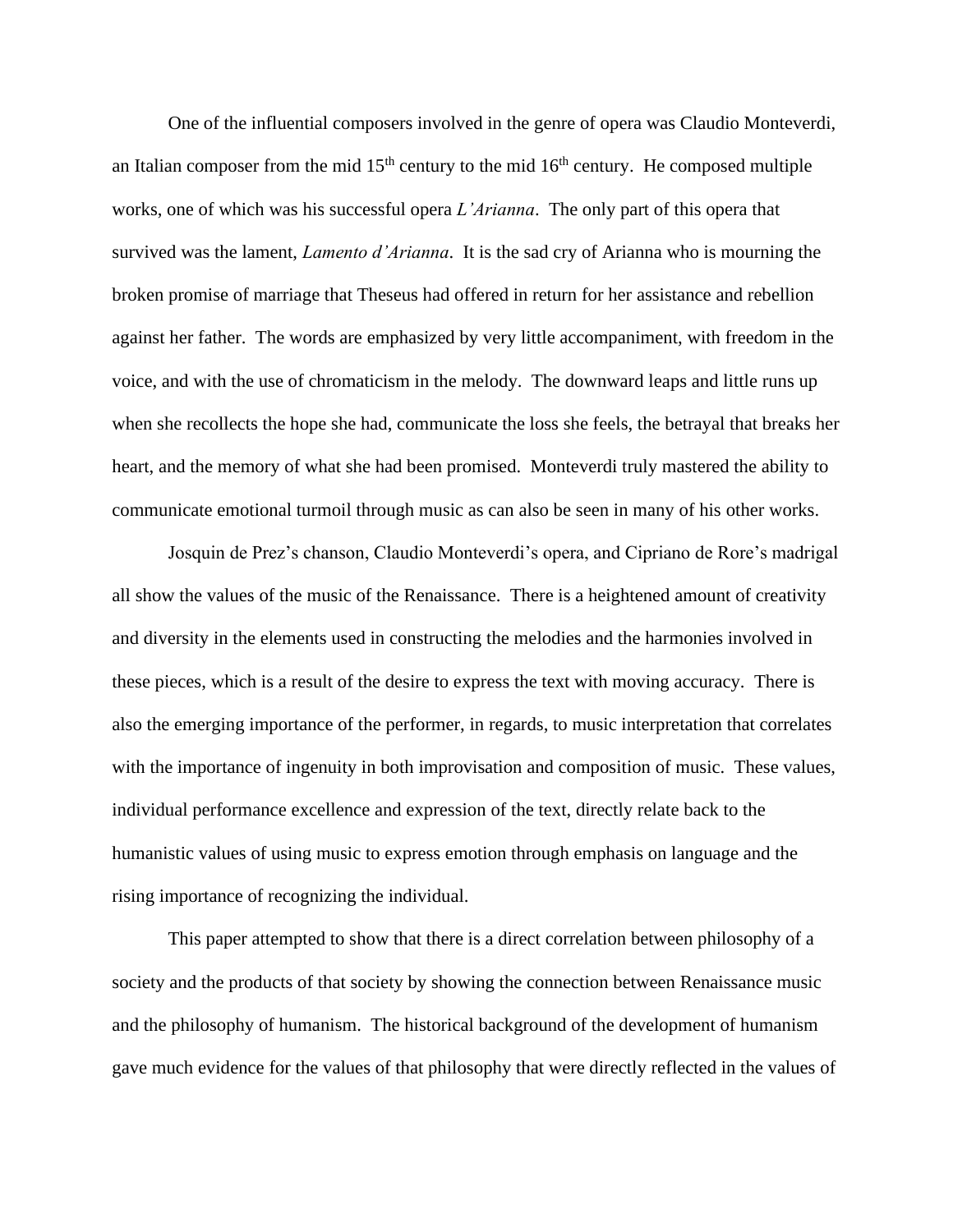the music from that time period. There are many more ways that that relationship can be shown, but this was a short overview of just a few of those aspects as seen in music and philosophical history.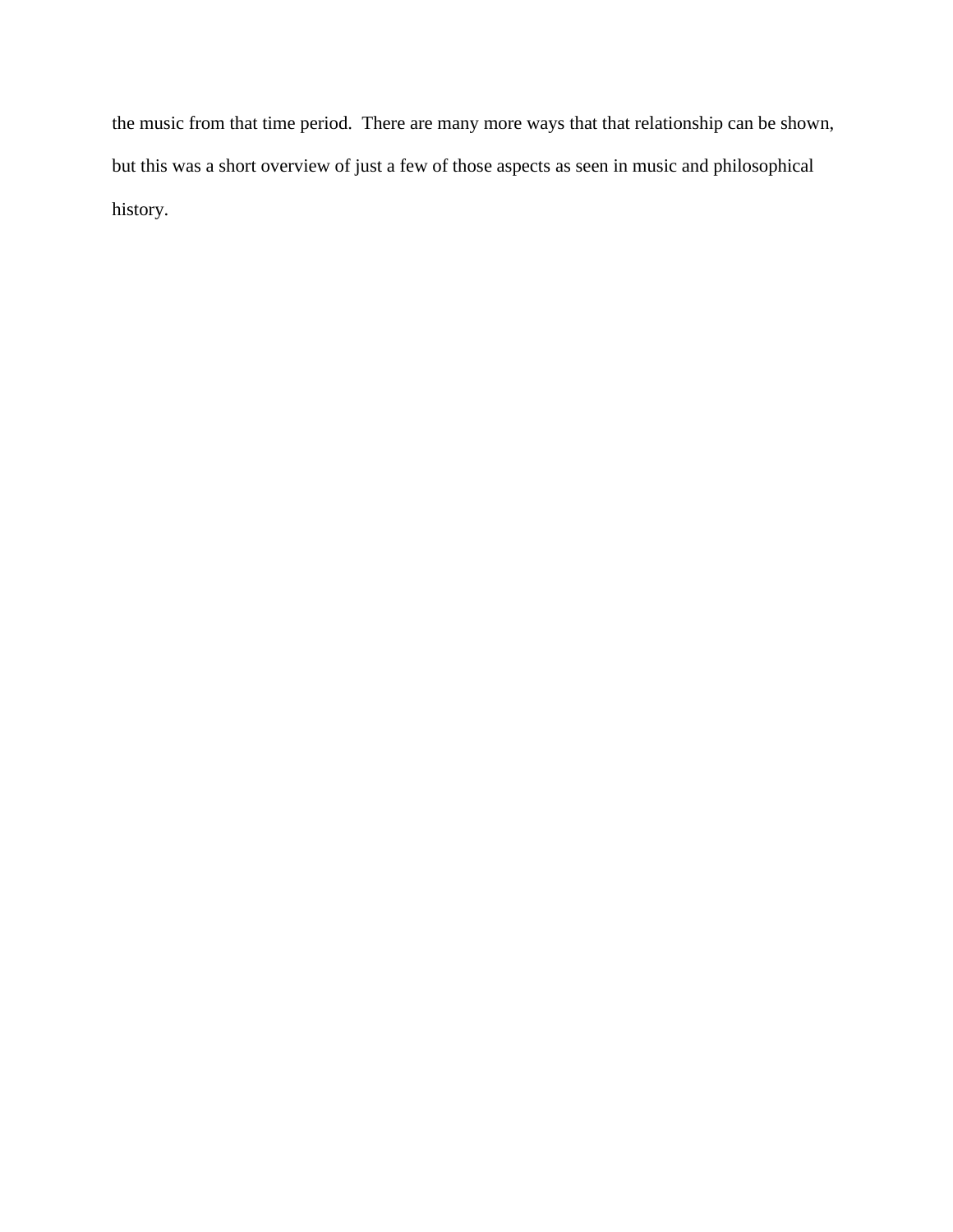## Bibliography

- Abraham, Gerald. *The New Oxford History of Music: Volume IV The Age of Humanism 1540- 1630.* London: Oxford University Press, 1968.
- Arkenberg, Rebecca. "Music in the Renaissance." *Heilbrunn Timeline of Art History*. New York: The Metropolitan Museum of Art, 2002. [http://www.metmuseum.org/toah/hd/renm/hd\\_renm.htm.](http://www.metmuseum.org/toah/hd/renm/hd_renm.htm)
- Bose, Mishtooni. *Humanism, English Music and the Rhetoric of Criticism*. Oxford University Press, 1996. 1-21 [https://www.jstor.org/stable/737534.](https://www.jstor.org/stable/737534)
- Brown, Howard Mayer, and Edward E. Lowinsky. *Monuments of Renaissance Music.* Chicago and London: The University of Chicago Press, 1975.
- Burkholder, J. Peter, Grout, Jay Donald, and Palisca, Claude V. *A History of Western Music.*   $10^{th}$  ed. New York: W. W. Norton & Company, 2019.
- Burkholder, J. Peter and Palisca, Claude V. *Norton Anthology of Western Music: Volume One*  Ancient to Baroque, 8<sup>th</sup> ed. NewYork: W. W. Norton & Company, 2019.
- Bush, Douglas. *The Renaissance and English Humanism.* Canada: University of Toronto Press, 1965.
- Campbell, Gordon. *The Oxford Illustrated History of the Renaissance.* United Kingdom: Oxford University Press, 2019.
- Elders, Willem. "Humanism and Early-Renaissance Music: A Study of the Ceremonial Music by Ciconia and Dufay." *Tijdschrift Van De Vereniging Voor Nederlandse Muziekgeschiedenis* 27, no. 2 (1977): 65-101. Netherlands: Koninkljke Vereniging voor Nederlandse Muziekgeschiedenis. [https://www.jstor.org/stable/938834?seq=3#metadata\\_info\\_tab\\_contents.](https://www.jstor.org/stable/938834?seq=3#metadata_info_tab_contents) doi:10.2307/938834.
- Ferguson, Wallace K. *The Renaissance: Berkshire Studies in European History.* New York: Holt, Rinehart and Winston, Inc., 1966.
- Haar, James. "Humanism." Grover Music Online, 2001. [https://doi.org/10.1093/gmo/9781561592630.article.40601.](https://doi.org/10.1093/gmo/9781561592630.article.40601)
- Jackson, Jefferey H., and Stanley C. Pelkey. *Music and History: Bridging the Disciples.*  University Press of Mississippi, 2005.
- Kagan, Donald; Ozment, Steven; and Turner, Frank M. *The Western Heritage*, 6<sup>th</sup> ed. New Jersey: Prentice-Hall Simon & Schuster/A Viacom Company Upper Saddle River, 1998.